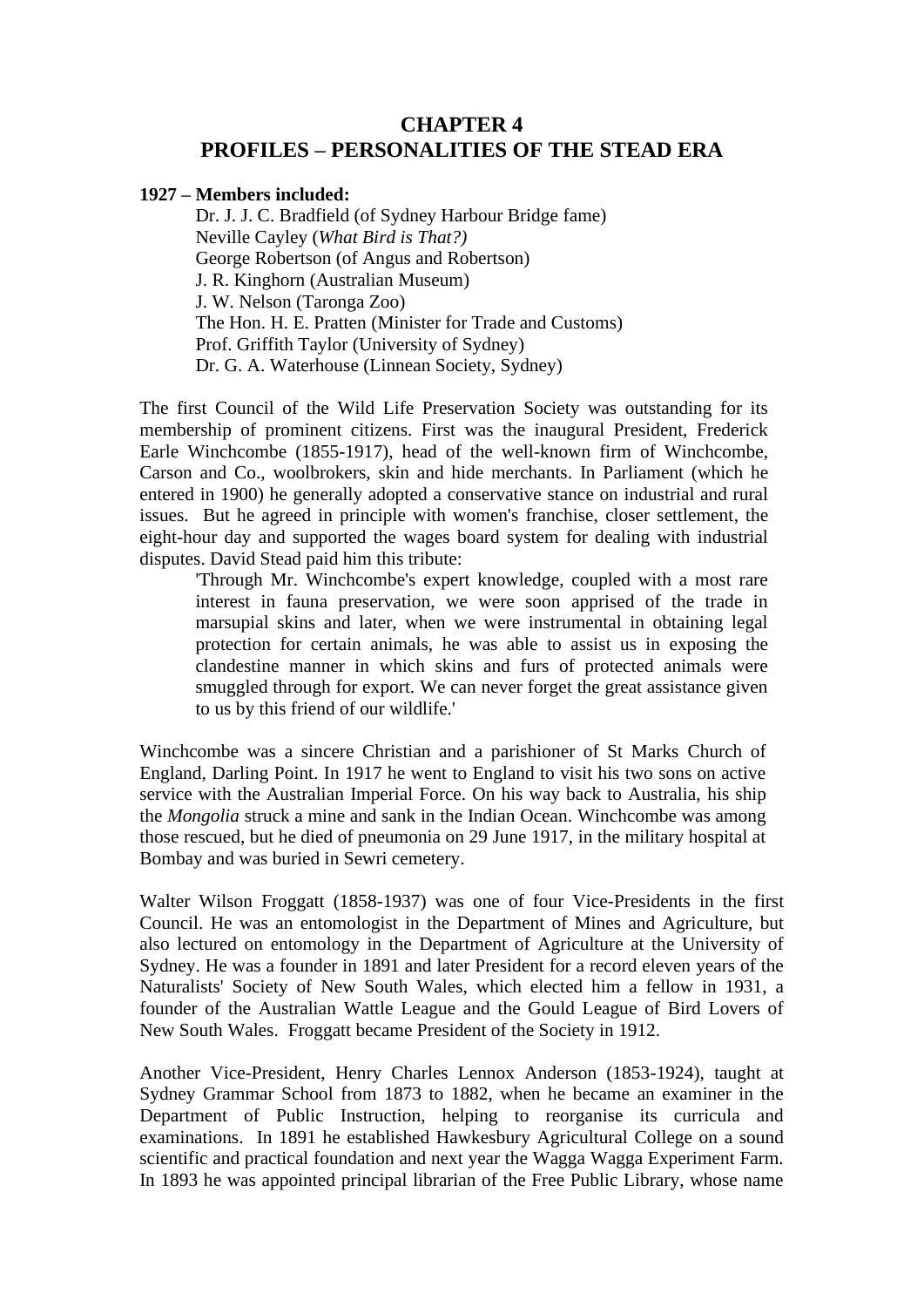at his instigation was changed to the Public Library of New South Wales. Anderson was responsible for the basic design of the Mitchell wing on which work started in 1905. In January 1908 he was appointed Director of the new, independent Department of Agriculture. A fellow of the Senate of the University of Sydney from 1895 to 1919, he helped to establish the faculties of agriculture and veterinary science in 1910.

Mrs. Lucy Garvin (1851-1938) was Principal of Sydney Girls' High School from 1883 to 1919. In December 1919 she was appointed Principal of St Chad's Church of England Girls' School, Cremorne, later to be named Redlands.

Mrs. L. Harrison, Council member, was the writer Amy Mack, (1876-1939) married to Launcelot Harrison (1880-1928), lecturer in Zoology at the University of Sydney and the Society's first Hon. Secretary. In 1907-14 Amy Mack was editor of the 'Women's Page' of the *Sydney Morning Herald*. She published *A Bush Calendar* in 1909 and *Bush Day*s in 1911, which were collections of essays. She also published two very popular children's books, *Bushland Stories* (1910) and *Scribbling Sue and other stories* (1915). She would accompany her husband on scientific expeditions. Launcelot Harrison became Challis Professor of Zoology at the University of Sydney in 1922. A popular public lecturer and publicist on such topics as evolution and heredity, he was President of the Royal Zoological (1923-24) and the Linnean Society of New South Wales (1928) and a trustee of the Australian Museum, Sydney, from 1924.

John Le Gay Brereton (1871-1933), scholar and writer, was appointed assistant librarian at the University of Sydney in 1902 and in 1921 became Professor of English Literature. His first book *The Song of Brotherhood. and Other Verses* was published in 1896. Much of his writing in the 1890s conformed to the prevailing attitudes of egalitarianism and nationalism. At its best, it was distinguished by the mystic pantheism which was the basis of his personal religious faith. He loved to spend holidays tramping through the bush and regarded himself as a 'brother of birds and trees'.

Undoubtedly one of the most colourful personalities of the Stead era was David Stead's third wife, Thistle Stead. Born Thistle Yolette Harris in 1902, she was introduced to her life-long passion for the Australian flora by a dedicated teacher at her school, Redlands, in Cremorne. This teacher, Constance Le Plastrier, was a member of the Naturalists' Society of New South Wales and one evening in 1918 she took her young pupil Thistle Harris to one of their meetings. Thistle met David Stead and life would never be the same for either of them. She was sixteen years old and he was 41. In later life Thistle would remember with pleasure the comradeship and bush lore she experienced in those early days with the Naturalists' Society. It was a personal kind of thing, she would say, not just fun-loving, but serious too, with lectures, exhibits, discussions, and regular weekend excursions. It was inevitable that she would also join the Wild Life Preservation Society of Australia, as a student member in 1918.

After a science degree at the University of Sydney, Thistle taught in secondary schools at Murwillumbah, Broken Hill and St George Girls' High School, Kogarah. Her friendship with David Stead continued. In 1938 she was appointed Lecturer in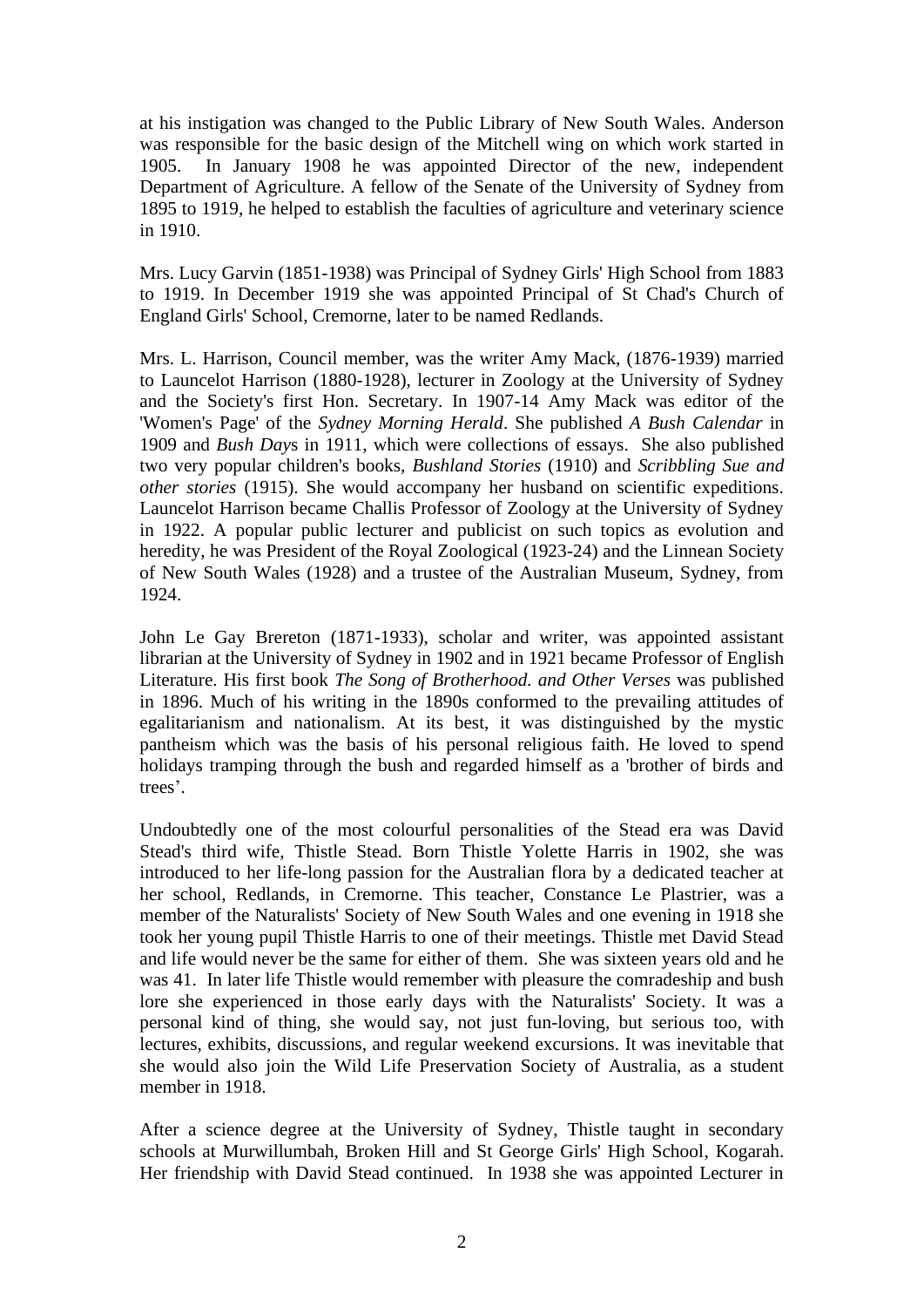Biology at Sydney Teachers' College, a position she retained until her retirement at the end of 1961. In 1939 Thistle moved in with David Stead, separated from his second wife, but it was not until June of 1951 that Thistle became Mrs. David Stead after the death of David's second wife in May of that year.

In 1938 Thistle, prompted by David Stead, produced a book which was a milestone in the history of interest in Australian flora, *Wild Flowers of Australia*, still being reprinted today. The paintings in colour by Adam Forster contributed to the unique value of this publication.

Throughout her life, at least up until 1976, Thistle held many official positions in the Wild Life Preservation Society, as President, Vice-President, Honorary Secretary and Editor. In those years as an office-bearer for the Society she wrote, spoke and acted as an advocate on many issues touching wildlife and its habitats. Her aggressive attitude on many occasions did not endear her to either colleagues or adversaries, but her sincerity and tenacity were never in doubt. 'Obsessive, dogmatic and somewhat eccentric' said someone who knew her well.

Walter Burley Griffin (1876-1937), architect and designer of Canberra, was listed as a member of the Wild Life Preservation Society in 1927, becoming a member of the Council in 1934 and Honorary Treasurer in 1935. Griffin was born in the United States of America, but won the competition for the design of Canberra in May 1912, although his winning design generated prolonged and bitter controversies. After living in Melbourne for a time he moved to Castlecrag in 1924 where he had plans of a residential estate designed to retain the character of the natural landscape. By 1937 only 19 houses, 16 of them designed by Griffin, had been built.

In January 1937, *Australian Wild Life* reported that 'Mr. Walter B. Griffin had hardly got into harness before he received a sudden call to India'. Griffin was invited to design a library for the University of Lucknow and left for India in October 1935. Nothing came of this project but he was engaged as the designer of the United Provinces Exhibition of Industry and Agriculture in Lucknow and ran into troubles similar to those he had encountered with Canberra. He died of peritonitis on 11 February 1937 in Lucknow five days after an operation, and was buried there.

May Gibbs (1877-1969) was a member of the Society from the 1920s and first became a member of Council in 1929 when David Stead was President. She remained on Council throughout the 1930s, and served again in 1946-47. May Gibbs, author of *Gumnut Babies* (1916) and *Snugglepot and Cuddlepie* (1918) is still well known for her gumnuts, blossom babies and bad 'banksia men' who have delighted generations of children. She was born in Kent, England, and arrived in Australia with her mother and brothers on 31 October 1881, her father having settled in Perth a few months earlier. In 1919 she married Bertram Kelly and they settled at *Nutcote* on the shores of Neutral Bay, Sydney, a house now set aside as her memorial. The Society has contributed to its upkeep. A small verse attributed to May Gibbs reveals her concern for wildlife:

Men to prison go When they are bad But why my lad Do birds to cages go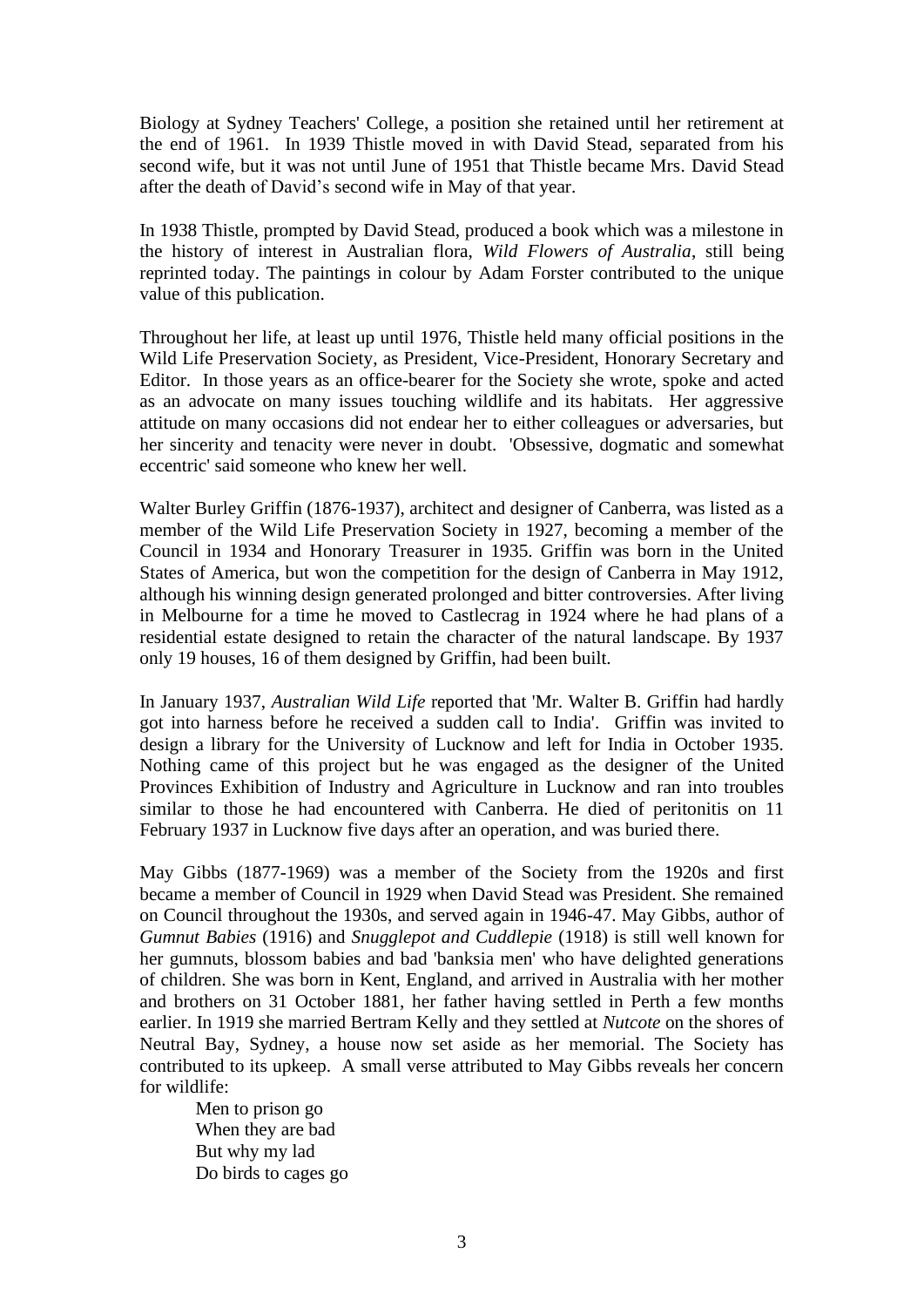What have they done? Said Cocky, 'Men just Shut them up for fun'

Minard Crommelin (1881-1972) was an ardent conservationist from her youth, long before it was fashionable to be interested in the natural environment. She was the first postmistress at Woy Woy on the Central Coast of New South Wales, taking up her post in late 1905 and this marked the birth of her absorption with the natural environment of that area. After some years in other country appointments, Minard settled in Mosman, Sydney and soon turned her attention to the serious business of becoming involved in the conservation movement. On 14 April 1932, a public meeting was held in Mosman to form the Mosman Tree Lovers' Civic League and Minard was appointed the Honorary Secretary. Of particular importance was her appointment to the Wild Life Preservation Society in 1932 as a representative of the Associated Tree Lovers Civic Leagues. Roy Bennett was President of the Society at that time (he held that office from 1930 to 1936) and was also founding President of the Mosman Tree Lovers' Civic League. Throughout the 1930s Minard remained a Councillor of the Society and its representative for the Associated Tree Lovers' Civic Leagues.

Minard Crommelin had a dream: it was to establish a centre for research and study, a library on the Australian environment for scholars and students to use, a focus for preservation of native flora and fauna. In 1938, at the age of 57, she set about to make the dream a reality. She had three possibilities for the site of this centre - Galston, Newport and Pearl Beach (Central Coast). She consulted David Stead, telling him of her plans to have part of the Patonga Reserve, a stretch of bushland between Pearl Beach and Patonga Creek, Broken Bay (already gazetted in 1936 as a special Reserve) 'for the promotion of the study and preservation of native flora and fauna'. Despite warnings from David Stead about encroachments on an established Reserve and outcry from Myles Dunphy, Honorary Secretary of the National Parks and Primitive Areas Council, she succeeded in having the Patonga Reserve reduced to half to create Warrah Sanctuary, gazetted 10 January 1941.

Minard's original plan in 1938 to build her residence and cabins in the Sanctuary met with such opposition that she acquiesced and built her establishment on freehold land close by in Pearl Beach. In 1947 the property was handed over to the University of Sydney to become the Crommelin Biological Research Station, Minard to retain occupancy in part of the property for her lifetime.

In June 1943, Minard was already a Life Member of the Society, but her involvement with Warrah had curtailed her activities on Council. However, she did appeal to the Society in 1943 when Woy Woy Shire Council revealed plans to establish a Sanitary Depot within the Warrah Sanctuary. The Council of the Society and some other organisations made the strongest protests to the Lands Department, the Chief Secretary's Department and to the Shire Council itself. The Lands Department proved to be sympathetic and asked the Shire Council to suggest another site and ultimately another site was chosen.

It is difficult to find any information on most of the people who served as the Society's President in the Stead years. David Stead himself was President for almost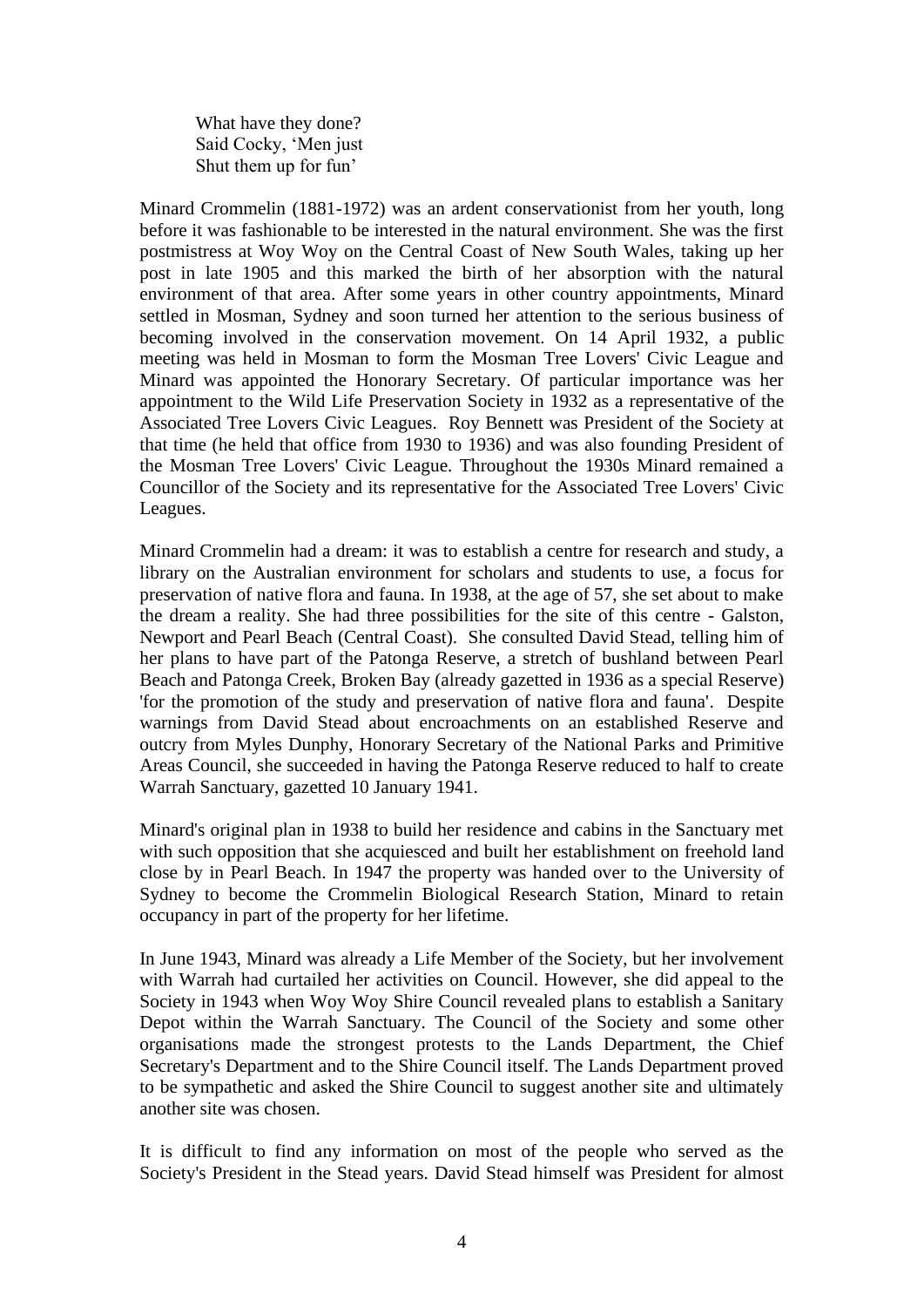all the 1920s; Roy F. Bennett (1930-1936) was succeeded by Wm. Geo. Kett who served for ten years. Thistle Stead was President for two years in the early 1950s before the position was taken by W. H. Childs.

Walter Henry Childs, M.V.O. (1872-1964) was President from 1953 to 1960. His obituary in *Australian Wild Life*, June 1964, reported:

'During those years as President Mr. Childs guided us through many difficulties. Always courteous, understanding and knowledgeable, Mr Childs rendered great service to the Society. Until his death at the age of 91 years, he remained actively interested in Society affairs and attended regularly until some months before his death'.

W. H. Childs was a Member of the Royal Victorian Order. This award was instituted on 21 April 1896, as an Order entirely in the gift of Her Majesty Queen Victoria to acknowledge and reward outstanding service. Admittance to the Order was held in high regard. Childs had been a member of the police force since he was twenty years old and served as Police Commissioner in New South Wales from 1930 to his retirement in 1935. A parade of 2,000 men in March 1935 marked a tribute to his retirement. He was made a life member of the New South Wales Police Force and in August 1935 he received a presentation from citizens and the police. The Society instituted the W. H. Childs Memorial Prize to be presented to a student of the University of New South Wales for Biochemistry.

Allen Strom was an important figure in the conservation movement of the twentieth century and for part of his time he was involved with the Wild Life Preservation Society. Allen joined the teaching service in 1934, later appointed to Enmore Activity School in 1937, an experimental progressive school. Here with Sid Lenehan, the Principal, he became involved in school camping. Together with Gordon Young, the new Director of Physical Education, they launched the National Fitness Camping Movement with the venue at what became the Broken Bay National Fitness Camp.

To guide the natural history activities at the camp, Strom produced four naturecraft handbooks. Thistle Harris, then lecturer at Sydney Teachers' College, learned of these booklets and appreciated their great educational value. In the late 1940s, Thistle persuaded Strom to become Secretary of the Wild Life Preservation Society and in the period 1949-50 and 1951-52, Thistle was President and Strom was Secretary. The Fauna Protection Act was passed in 1948 and thirteen Fauna Protection Panel members had to be found. The Society nominated Strom as its representative on the Panel and he remained a member for nine years when in 1958 he was appointed Chief Guardian of Fauna and the Chairman of the Panel until it became the wildlife section of the NSW National Parks and Wildlife Service in1967.

Meanwhile, there were clashes between Thistle and Strom. 'It was no great hassle being Secretary and there were plenty of opportunities to do what I liked doing, but the big problem was Thistle who kept on pushing people around ... this could have included me, except that I wouldn't be pushed around, and finally in the fifties told her she better be Secretary and push herself around.' Thus concluded Strom's direct involvement with the Society's Council. However, it was the result of an address given at the Society's Annual Meeting in February 1968 that Strom's term of office with the Fauna Protection Panel came to an end. The next day the *Daily Telegraph*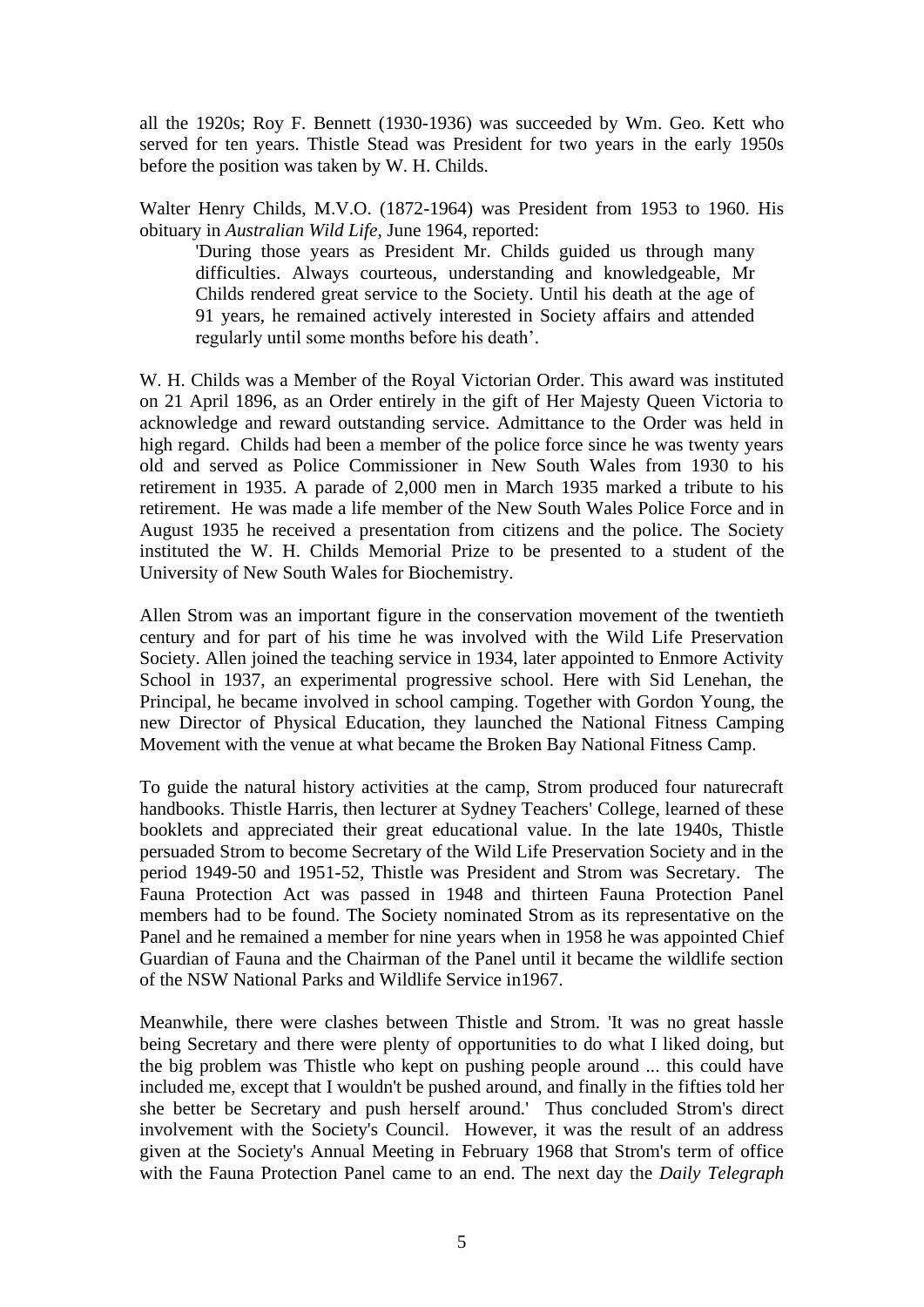published all of the politically 'juiciest' pieces of Strom's paper, including such comments as 'I do not see the service (ie the newly formed National Parks and Wildlife Service) becoming much more than a public service agency for handing down agreeable picnic-type usage of parks and law-interpreted protection for wildlife'. Strom was promptly called to the Public Service Board and told to take leave immediately. He moved into another sphere of activity, that of environmental educator, where he was active until his death on 23 March 1997.

From the early 1940s, a representative on Council for the European region was Dr. Jan H. Westermann of Holland. In 1928 the International Union for the Protection of Nature was founded. In 1947, at an international conference attended by eighteen countries, with many non-governmental organisations, it was decided to reform the organisation. Dr. Westermann represented the Society at that meeting. In June 1974, *Australian Wild Life* thanked Dr. Westermann for his continued assistance and congratulated him on being one of thirteen leading world conservationists to become a Ridder (Knight) of the Order of the Golden Ark (the list now includes President of Honour, Vincent Serventy), a Netherlands Order of Chivalry, in recognition of special services rendered to the conservation of flora and fauna. Vin Serventy met Dr. Westermann at his inauguration in 1985 and assured him the Society was alive and well.

During the Stead era a number of well-known naturalists, academics and public figures served on the Council. Neville Cayley (1886-1950) the ornithologist served for a number of years; his popular book *What Bird is That?* was published in 1931. Alexander Hugh Chisholm (1890-1977) was a writer and naturalist, best known for his editing of the ten-volume *Australian Encyclopaedia* (1958) for which he received the OBE. Miss Agnes Brewster, headmistress and botanist, author of botany books for students, was on Council for several years.

Another schoolteacher and naturalist who served as a Vice-President for at least fourteen years and was on the first Council in 1909, was Alexander Greenlaw Hamilton (1852-1941). An ardent microscopist, he published frequently on the processes of pollination and fertilisation, the morphology of xerophytic and insectivorous plants and botanical and ornithological check-lists. He was a Council member of the Linnean Society of New South Wales from 1906 to 1939 and its President in 1915-16; President of the Naturalists' Society of New South Wales in 1913-14 and 1920-21 and a member of the Royal Microscopical and Royal Zoological Societies of New South Wales, as well as the Wild Life Preservation Society and the Gould League of Bird Lovers. In 1903-1904 he successfully pleaded for greater emphasis on nature study in schools. His influence on its teaching long before the 'environment movement' would be impossible to assess.

Another long-serving Council member who also had the position of Vice-President for a number of years was Richard Hind Cambage (1859-1928), surveyor and botanist. He was also President during 1913-14. He published extensively in the journals of the local Royal and Linnean Societies, often with his friend J. H. Maiden, Director of the Botanic Garden in Sydney and Government Botanist. A fellow of the Linnean Society of London from 1904, Cambage was very active in many local learned societies and, like his colleague David Stead, was a renowned peacemaker. While President of the Australian Forest League in the 1920s he advocated the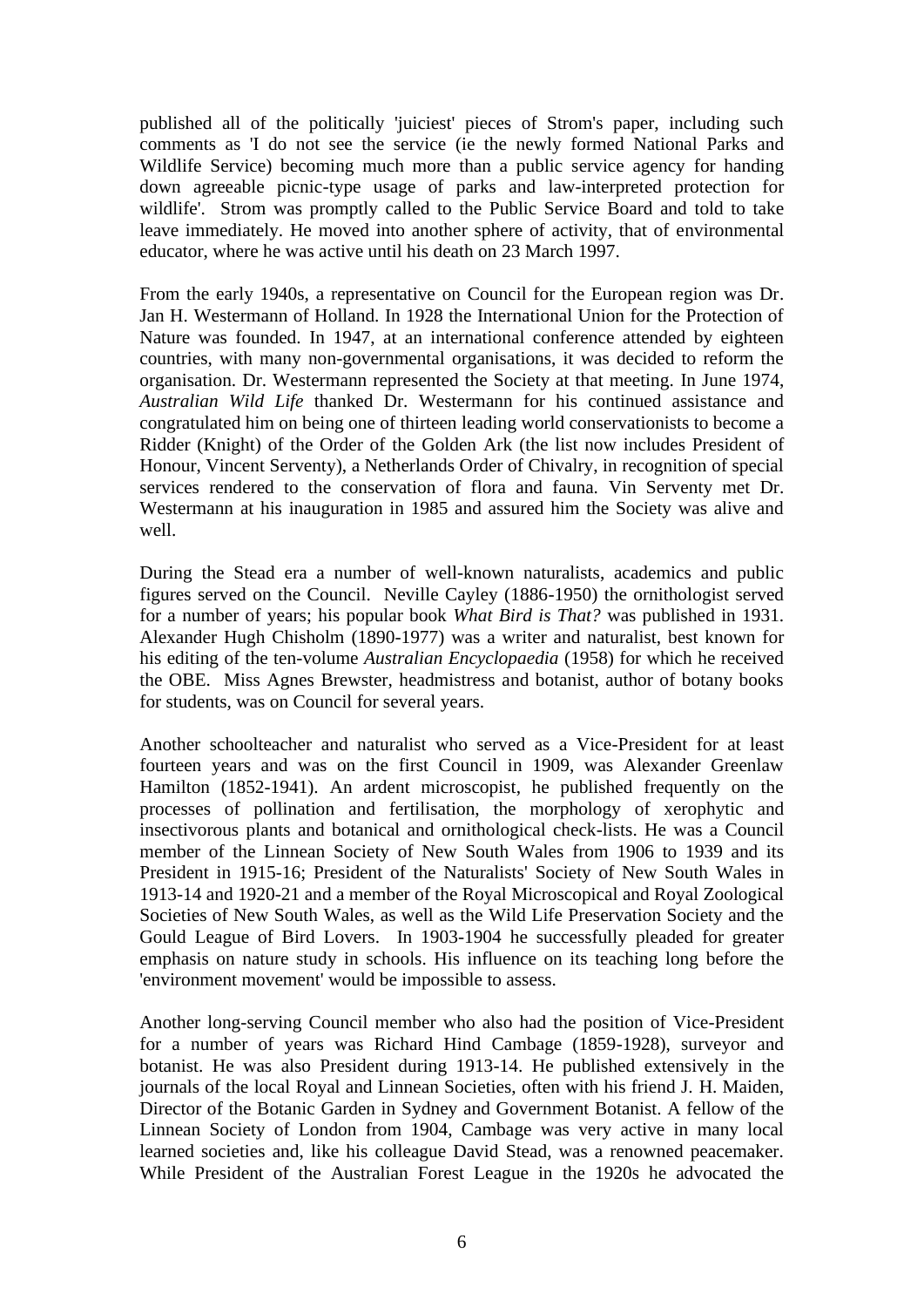planning of a great avenue - to be called Australia Avenue - leading from Sydney to Canberra. This avenue was to be planted with Australian trees, as far as possible representing the most typical of every district through which the avenue passed.

During the dark years referred to by Thistle Stead in a later report, an occasional glimmer of support helped the Council to continue its commitment. One such piece of encouragement came from Rose Scott, feminist, cousin to the bibliophile David Scott Mitchell. She was foundation secretary of the Womanhood Suffrage League of New South Wales (formed in 1891) and concentrated her considerable energies on the struggle for franchise. She was a prolific correspondent who made a specialty of letters to newspapers, an activity indulged in by David Stead, especially in his later life. However, it is the reply to Rose Scott from the Society's Hon. Secretary which reveals most about the state of mind of the Council at this time:

'Dear Miss Scott,

Many thanks for liberal donation. We are working away but are not receiving such support as our aims deserve. I think that few people really know what we do and our resources (pecuniary) do not permit of much trumpet blowing or so many such things as I would wish.

Yours faithfully,

Arthur Atkinson (Hon. Secretary) 13 Nov. 1923'

In the early days of the Society's existence its members were practically playing a lone hand. But by the 1930s it had the assistance and cooperation of several other organisations, some of which were right at the forefront of the Society's conservation and rehabilitation work or its educational propaganda. Among the groups concerned were the Australian Forest League, the Parks and Playgrounds Movement (with its able and energetic Honorary Secretary, Dr. C. E. W. Bean), the Federation of Bush Walkers, the Town Planning Association, the Associated Tree Lovers Civic Leagues, the Royal Zoological Society, the Gould League of Bird Lovers and the army of Junior Tree Wardens, which by the mid-thirties had an enrolment of more than 30,000 children in the public schools.

No less illustrious than its Council members were the public figures who served as Patrons of the Society and often there were several persons in this role at the one time. As one example only, here are the Patrons for the period 1929/30:

His Excellency Sir Philip Game, Governor of New South Wales and Lady Game

The Rt. Hon. Viscount Novar and Viscountess Novar

The Rt. Hon. Viscount Chelmsford

The Rt. Hon. The Countess of Stradbroke

Sir Gerald Strickland

Sir Wm. Cullen and Lady Cullen

Editor's note:

Today "Australian Avenue" is called The Remembrance Driveway, honouring Australia's War Heroes with a Living Memorial of all those who served in the Australian Defence Forces in World War II and subsequent wars or conflicts. It is located along the Hume and Federal Highways between Sydney and Canberra. It was launched in 1954, with Her Majesty the Queen and Prince